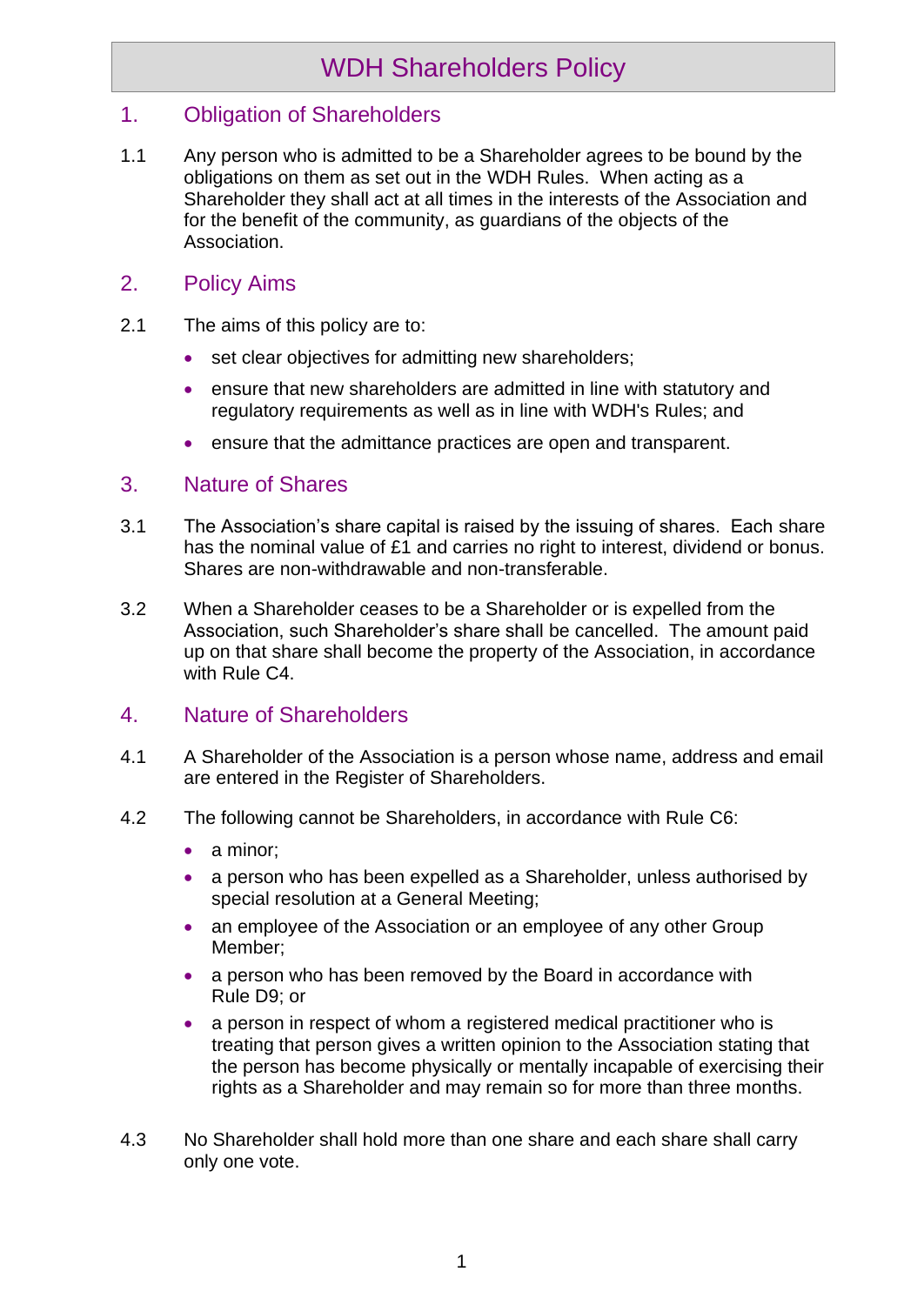## 5. Admission of Shareholders

- 5.1 WDH's policy is to operate a closed shareholding and therefore WDH shall only admit shareholders who are proposed also as prospective board members.
- 5.2 Applicants will be considered annually and new Shareholders will be admitted annually following an Annual General Meeting, with admission immediately following the approval of the resolution approving the appointment of the relevant prospective Board Member.
- 5.3 The only Shareholders of WDH will be those who are Board members. All Board members will be appointed in accordance with the agreed Board Succession Planning, Recruitment and Selection Policy, which is made in accordance with the Rules and Code of Conduct.
- 5.4 Those applicants who are successful in becoming Board members will also become a Shareholder. They shall pay the sum of £1 and their name and other necessary particulars will be entered in the Register of Shareholders. One share in the Association will be issued to the applicant, until such point that their shareholding ceases.
- 5.5 No one can become or remain a Board Member, and therefore a Shareholder, at any time, if they contravene any part of Rule D8.

## 6. Termination of membership

- 6.1 A Shareholder shall cease to be a Shareholder if they cease to be a Board Member in accordance with Rule C14.8.
- 6.2 A Shareholder will automatically cease to be a Shareholder if:
	- they die;
	- they are expelled under Rule C15;
	- they withdraw from the Association by giving at least one month's written notice;
	- they do not attend (either in person or by proxy) two consecutive Annual General Meetings (AGMs);
	- in the case of a body corporate, it ceases to be a body corporate;
	- in the case of the nominee of an unincorporated body, they transfer their share to another nominee;
	- they cease to be eligible to be a shareholder under Rule C6;
	- they cease to be a Board Member;
	- if they are a resident of WDH and they are in material or serious breach of their tenancy agreement or lease or are subject to a possession order or in breach of a suspended possession order or are subject to any of the following types of courts order: antisocial behaviour order, antisocial behaviour injunction, demoted tenancy or closure order;